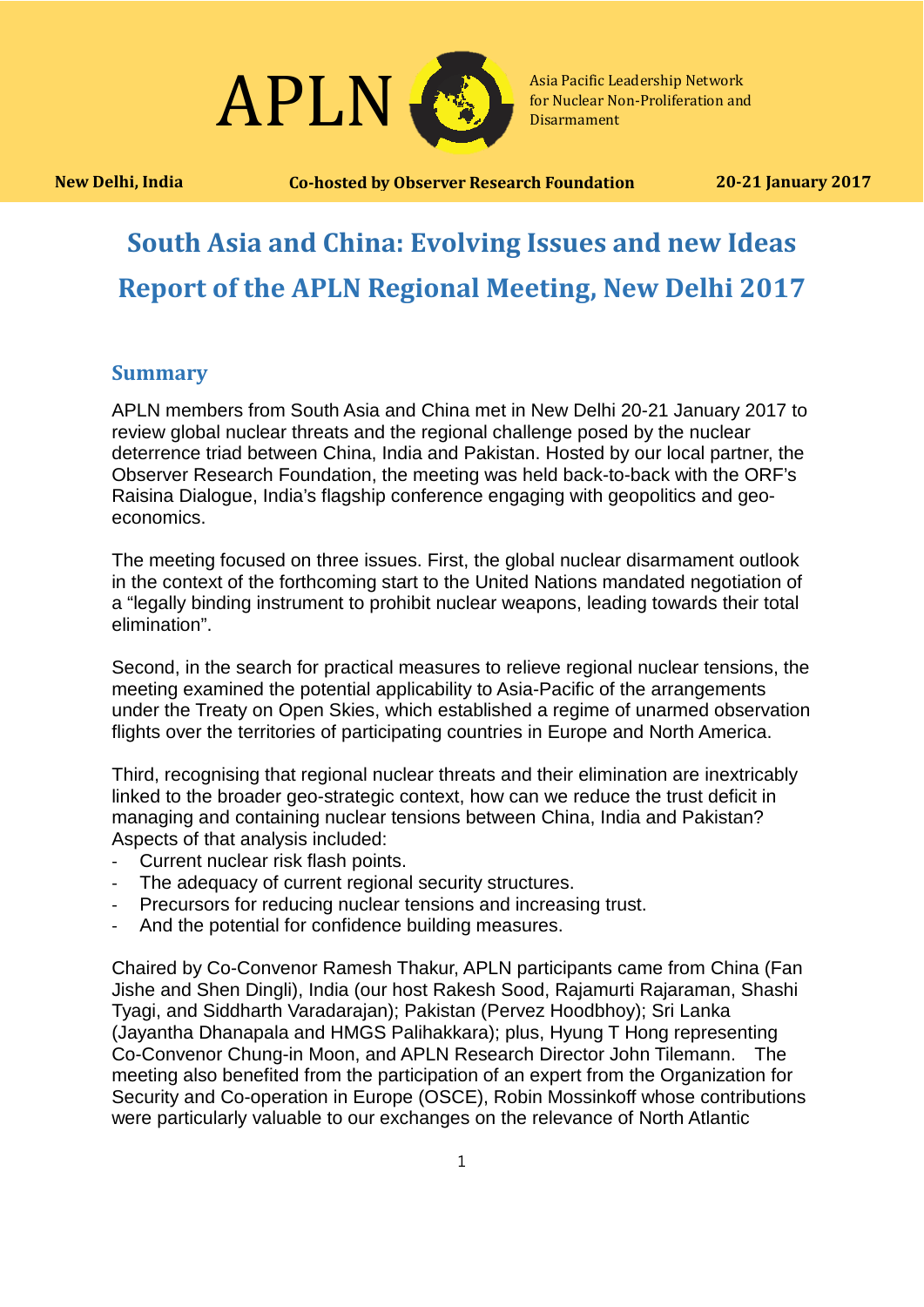experience in confidence building measures (CBMs) to the circumstances of Asia-Pacific. Unfortunately, several additional members were late withdrawals, in part due to the regional security situation, in part due to practical scheduling problems.

The meeting was conducted in conformity with the Chatham House rule.

*We report below on those discussions and some key conclusions.*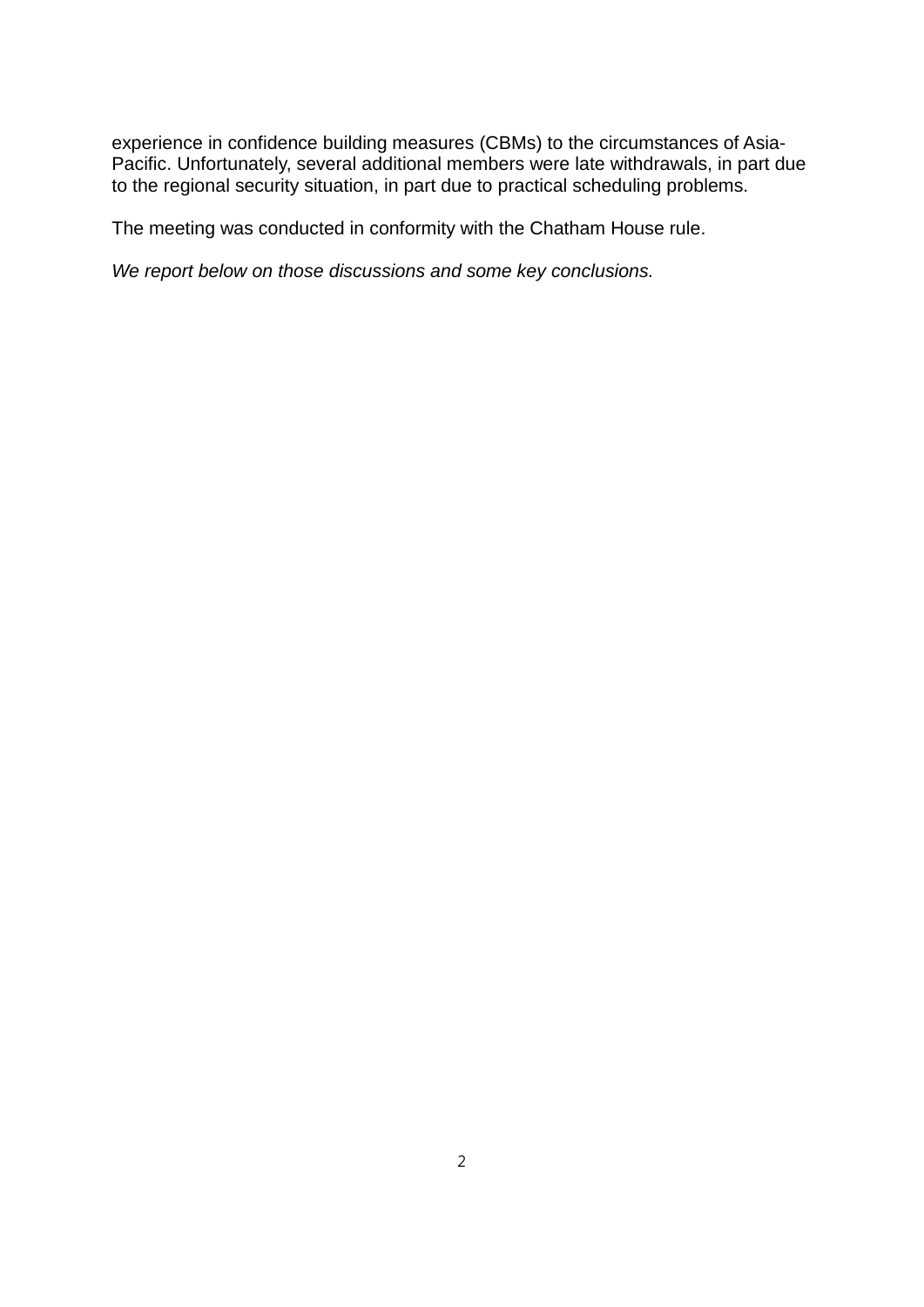# **Content**

**The Raisina Dialogue: "The New Normal: Multilateralism with Multipolarity"** 



The APLN Regional Meeting was scheduled back-to-back with the premier Indian Davos-styled Raisina Dialogue hosted by the Observer Research Forum, a thinktank with links to APLN through ORF Distinguished Fellow Ambassador Rakesh Sood. Our members were generously invited by ORF to participate in all aspects of the Dialogue. And APLN members were prominent participants: former Australian Prime Minister Kevin Rudd was a prominent guest speaker; Shen Dingli and Rakesh Sood were guest panelists in the panel "New Strategic Order: Nuclear Conundrum"; while Shen Dingli also participated in the panel "The New Normal: Multipolarity with Multilateralism". The Dialogue was an excellent example of high level exchange on a broad range of regional and global strategic issues – all against the back-drop of the uncertainties occasioned by the then impending transition in Washington to the Presidency of Donald Trump. Program details of the Raisina Dialogue can be found at [http://www.orfonline.org/raisina-dialogue/.](http://www.orfonline.org/raisina-dialogue/)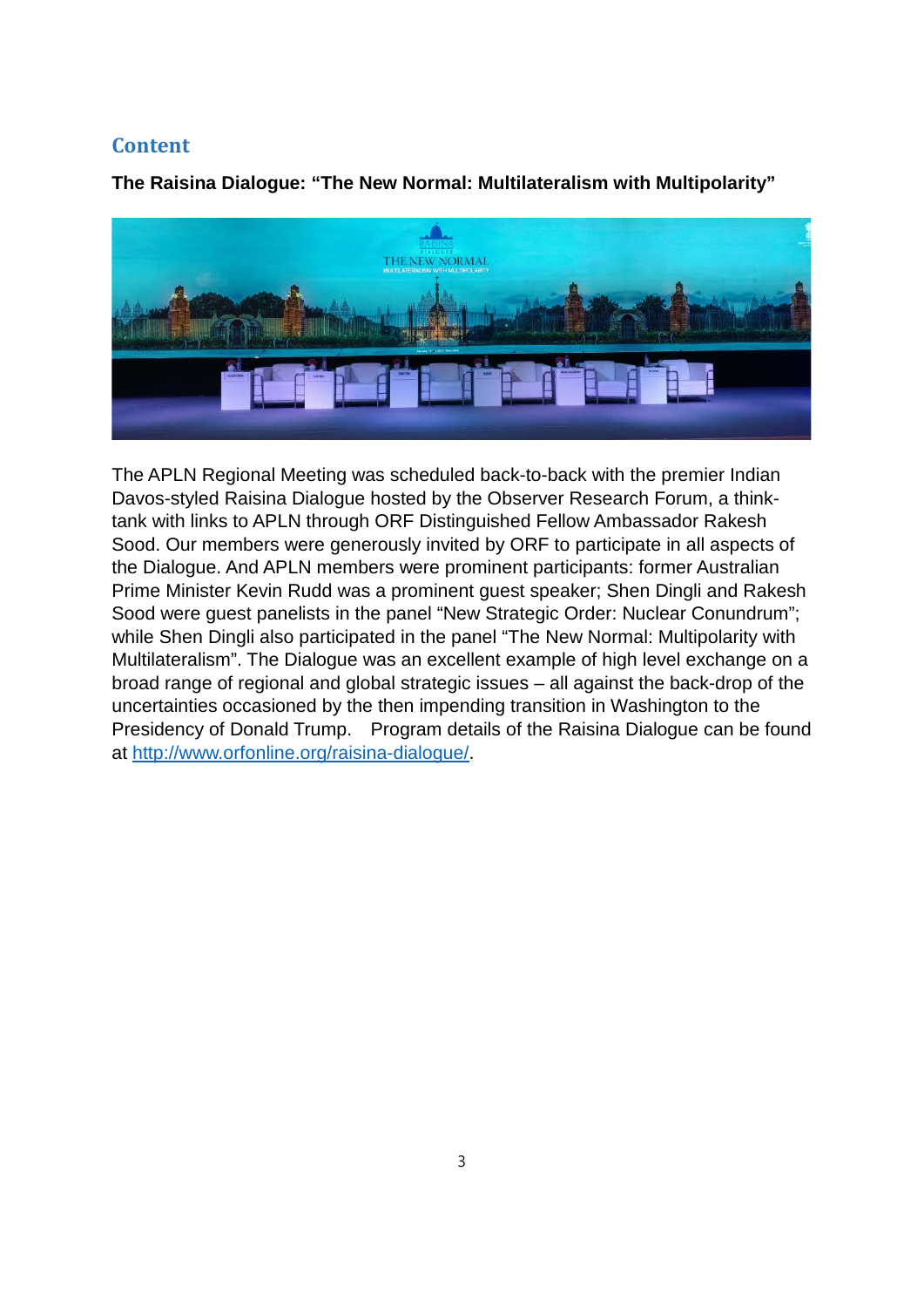#### **The APLN Regional Meeting**





## **1. Regional perspectives on and priorities for the 2017 conferences on a Nuclear Weapons Ban Treaty**

The first round of United Nations mandated negotiations on a treaty to ban nuclear weapons will take place in Geneva in 27-31 March 2017, and the second, 15 June-7 July 2017. Such a negotiation is consistent with the objectives of the APLN and accordingly our members were keen to support a constructive negotiation and to minimise any negative fallout it might entail. To this end the meeting examined the normative impact and practical utility of a ban treaty, and how such a treaty might interact with the cornerstone of the nuclear non-proliferation and disarmament architecture, the NPT, which is scheduled to hold in Vienna in May the first preparatory committee meeting for the 2020 NPT Review Conference.

The meeting considered the context of the upcoming negotiations: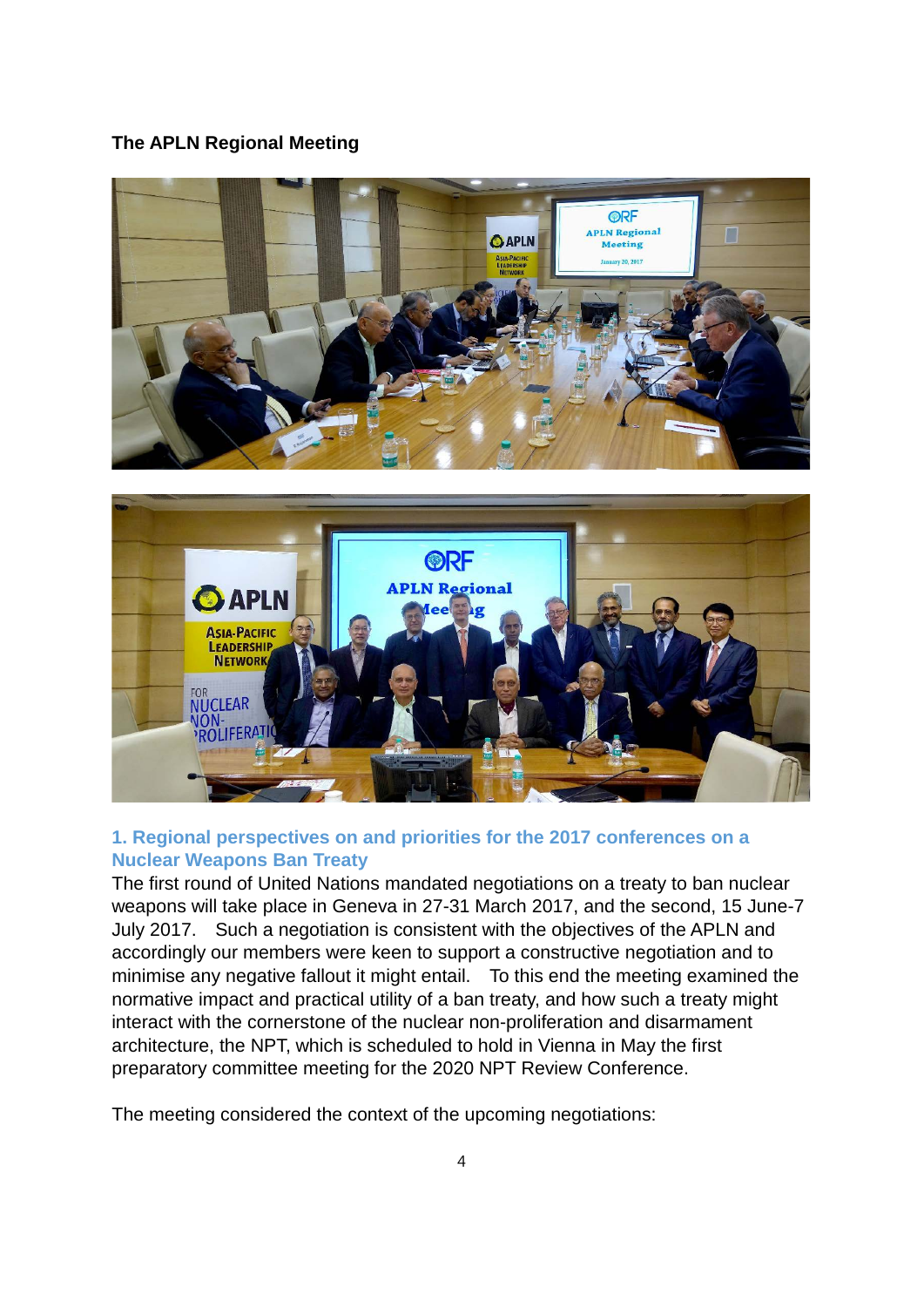- The outlook for nuclear disarmament is bleak; the enthusiasm engendered by President Obama's Prague speech is dissipated; UN resolutions are not helping; disarmament has become an unfashionable issue; but nuclear threats remain highly dangerous.
- Reductions of US and Russian arsenals have stalled, modernisation and suggestions of new growth in numbers; unilateral actions to suspend/end cooperation on the disposal of surplus plutonium stocks; the side-lining of missile (INF) and anti-missile controls (ABM); and norms relating to the management of deterrence have eroded.
- The absence of any brakes on the nuclear and conventional weapon spirals in Asia; no significant CBMs in sight; and fresh outbreaks of border tensions along the India-Pakistan Line of Control.
- The blurring of the lines between strategic nuclear and conventional capabilities.
- The challenges to non-proliferation: the failed 2015 Review Conference; the absence of progress on disarmament weakens commitment to non-proliferation.
- Further proliferation, and advances in weapon design have become technically easier, no longer requiring top level physics, rather engineering skills readily available.
- The dilemma of having five nuclear powers bound by NPT Article VI and four outside, not so bound.
- A decline in public interest in nuclear disarmament which only a crisis looks likely to reverse - but efforts must be made to raise awareness and new approaches like professional advocacy groups might help.
- The crisis in the nuclear power industry following the tragic destruction of the Fukushima power plant.

While it was generally agreed that the ban treaty initiative needed to be strongly supported, there were challenges and risks. Some of the points made:

- The ban treaty negotiation was the most significant development for many years in the multilateral nuclear arms control arena.
- It needed to be fully acknowledged that a treaty which did not attract the support of states with nuclear weapons would not by itself eliminate nuclear weapons.
- However a ban treaty prohibiting nuclear weapons would further delegitimise them, and add to the moral pressure for disarmament (as the CTBT has added moral pressure against weapons testing).
- Hitherto the P-5 sought to act in unison on nuclear disarmament issues: however, unlike the others, China had not opposed the negotiation.
- China, India and Pakistan had abstained: might they participate in the negotiations?
- Most 'umbrella' states (the Netherlands the exception) had opposed the negotiation: might some of these in Asia-Pacific, Australia, Japan and ROK, nevertheless participate?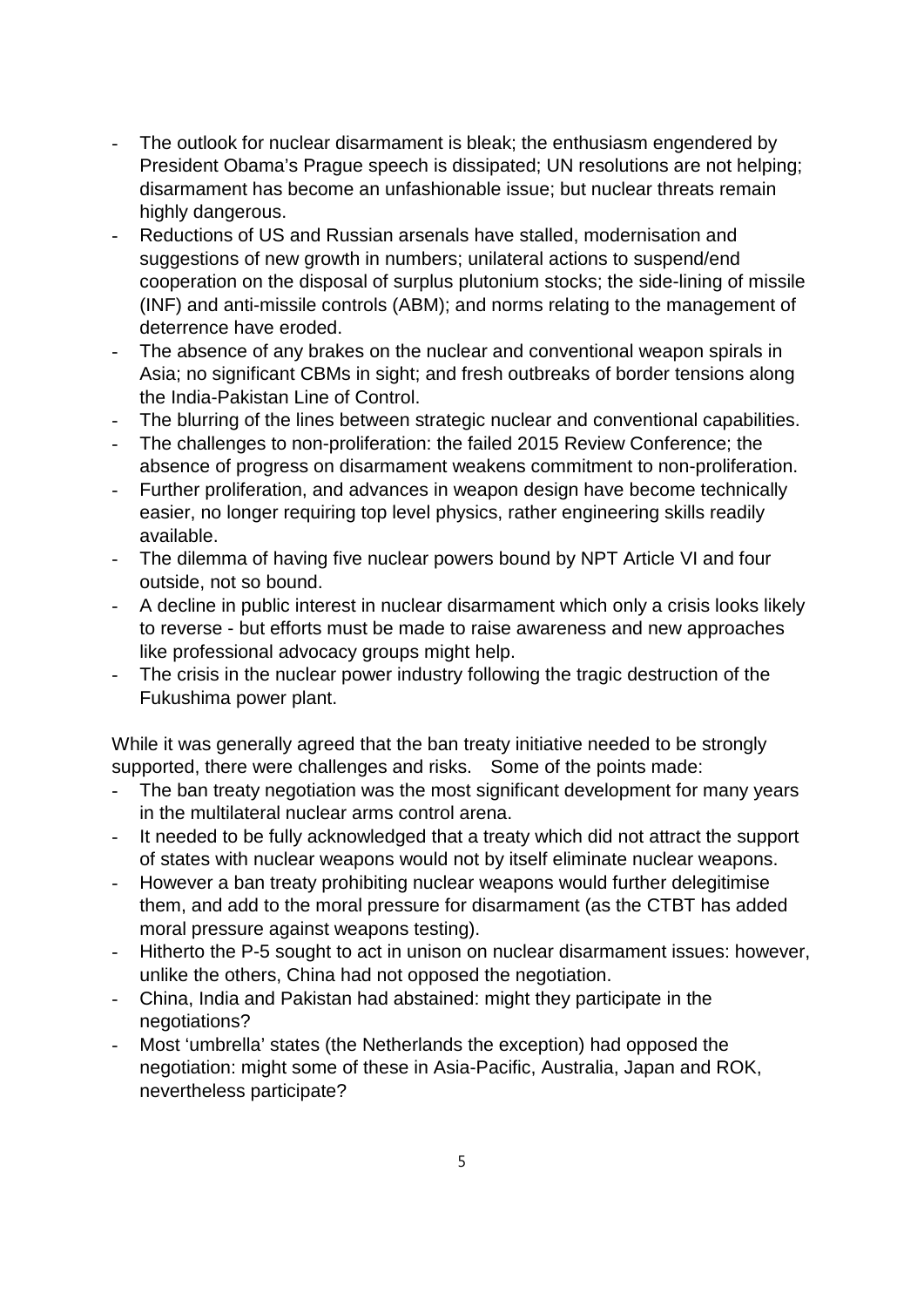- Need to consider how to avoid the process being deemed a failure: the nuclear weapons ban is agreed, but the weapons remain: need to have a follow up process in place to maintain the momentum of delegitimisation.
- The negotiation will probably aggravate relations between NWS and NNWS; and has opened a new gap between advocates of the ban treaty and umbrella states such as Australia and Japan, which have traditionally been advocates of nonproliferation and disarmament.

The meeting acknowledged that while the ban treaty negotiations were important, it was also vital that other initiatives directed at reducing nuclear risks should not be neglected, as had been predicted by the opponents of the negotiations. On practical measures, it was suggested that India and Pakistan should jointly promote in the currently moribund Conference of Disarmament an initiative on the verification systems that will be required for an eventual elimination of nuclear weapons, modelled on the work of the Group of Scientific Experts which had prepared the way for the negotiation of the Comprehensive Nuclear Test Ban Treaty.

The concerns of nuclear-armed states were weighed. On the one hand, most were committed in principle to the eventual elimination of nuclear weapons (either through their NPT membership, or otherwise) but also considered that until all weapons were eliminated, their stocks played a vital security/deterrence role. Accordingly, they shared varying degrees of reluctance to see nuclear weapons further delegitimised. Further, states with smaller arsenals might fear they would be further disadvantaged if pressed to make cuts.

It was noted that preparations for the 2020 NPT Review Conference formally get underway in May in Vienna with the convening of the first Preparatory Committee meeting under the chairmanship of Ambassador van der Kwast of the Netherlands. In the lead-up to that meeting the Netherlands has been sponsoring regional consultations and has invited APLN contributions in the form of ideas about sources of expertise and themes of special interest to Asia-Pacific.

Concern was expressed that the NPT was in peril and could not afford a repeat of the situation in 2015 when that Review Conference failed to adopt a substantive agreed consensus outcome. A positive: it was noted that historically no two successive NPT Review Conferences had failed to reach an agreement. A new deal between Russia and the Trump administration on further warhead cuts would have an immediate dividend. It was unclear how the nuclear ban treaty negotiations would interact with the NPT review process. The negotiations would be in parallel with the NPT review but it was unclear how long they would continue: to maintain momentum the advocates would probably be looking for a quick conclusion.

**2. Options for Confidence Building: A regional 'Open Skies' agreement/treaty?**  The Asia-Pacific has only little experience with confidence building measures, lacks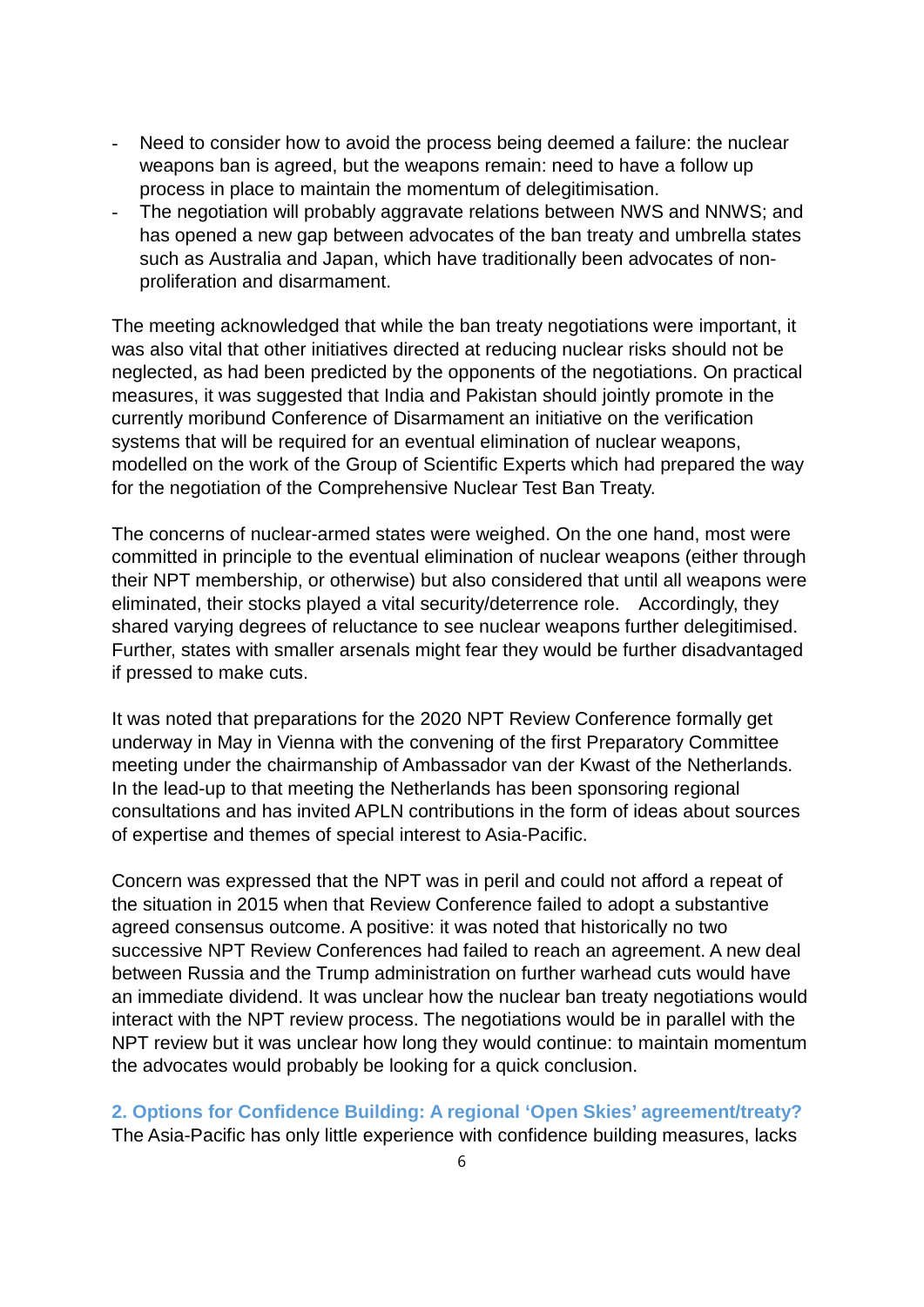the machinery which might support such measures, and suffers from a lack of official and non-official, so called 'track-2', processes to act as idea generators. APLN is committed to stimulating ideas which might one day help to reduce and eliminate nuclear threats. To this end at the suggestion of an APLN member from the region, our agenda sought to explore the possible relevance to Asia-Pacific of a now well established mechanism developed for Europe and North America – the Treaty on Open Skies of March 1992 regulating a regime of unarmed observation flights over the territories of the State Parties.

Our OCSE expert guest, Robin Mossinkoff, outlined the long history of the general idea of an open skies agreement, which evolved from a proposal for a bilateral instrument between the Soviet Union and the US into a multilateral arrangement which was negotiated in 1992, and which finally entered into force in 2002. The treaty was from the outset a successful symbol of political engagement, without specific stated goals as to what the overflights were to achieve. Overflights are closely monitored in terms of numbers, conditions and timing of flights, and the technical capabilities of the surveillance equipment. Despite current heightened tensions amongst the parties, the treaty continues to operate. While the practical intelligence benefits, if any, of the treaty have never been articulated, overflights continue including of sensitive regions of conflict, for example in and around Ukraine.

The Treaty on Open Skies articulates the ambition to 'improve openness and transparency, to facilitate the monitoring of compliance with existing or future arms control agreements and to strengthen the capacity for conflict prevention and crisis management …' The question was whether the experience of the Treaty in the Atlantic had any lessons for Asia-Pacific.

The meeting considered the India-Pakistan border as one scenario where aerial surveillance under an 'open skies' arrangement could help reduce the risk of unintended conflict. Could aerial observation of the border from the Line of Control to the Arabian Sea help secure the fence and prevent infiltration? For Pakistan, early detection of a security incursion could raise the threshold for a Pakistan nuclear response. In discussion, it was recognised that in any such arrangement the needs of each party would differ, and would be part of the negotiation.

The meeting considered the situation in Pakistan. The civil conflicts of the last decade had resulted in 60,000 people dead in essentially a civil war. Security forces and their families had become targets of attack. The understanding of terrorism had changed. As a result, there was now a search for a new narrative which recognised that not all problems had their origin abroad. Whereas India has asserted commitment to no first nuclear use, Pakistan's concerns were dictated by the threat posed by the 'Cold Start' doctrine.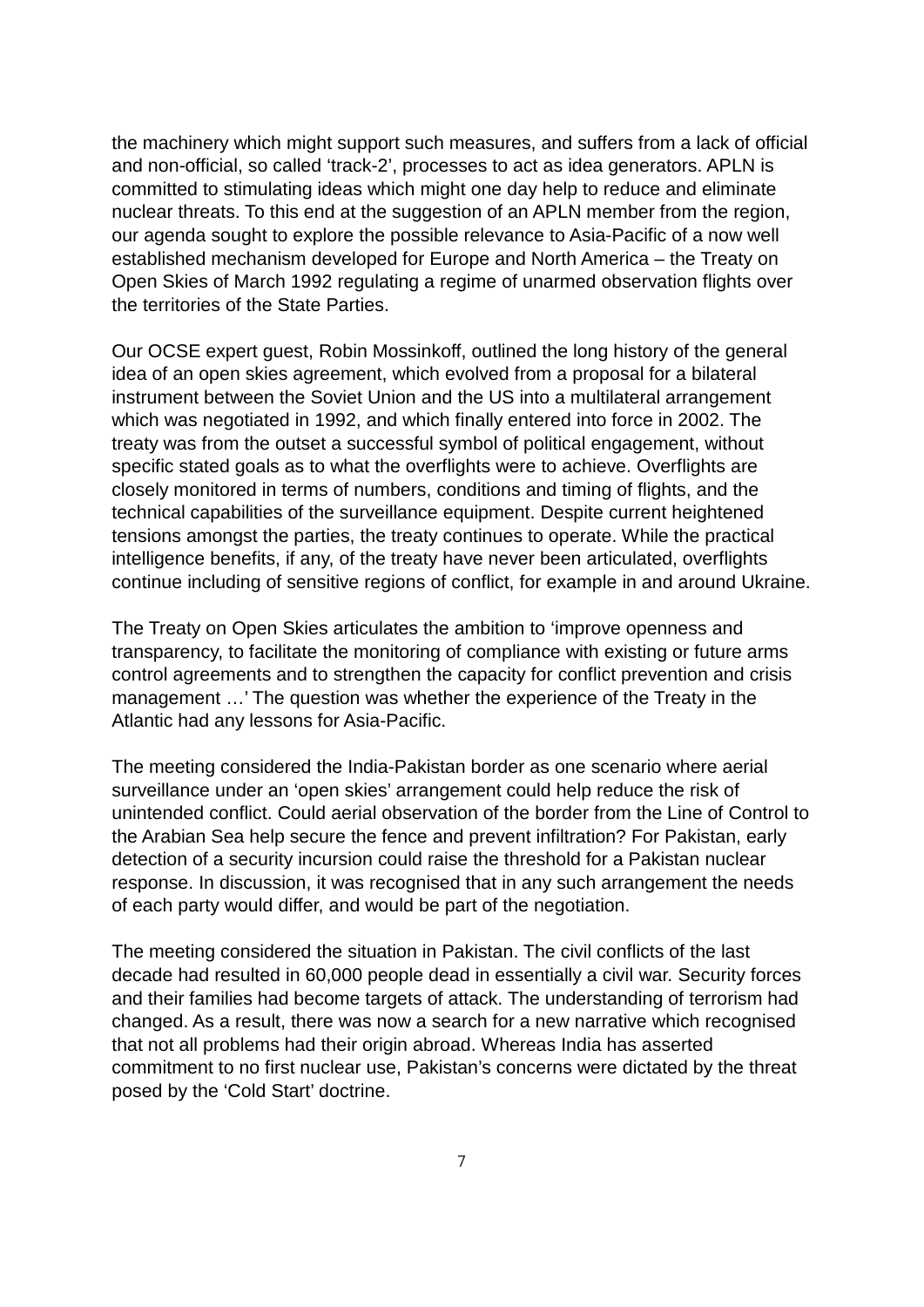Against this background, the following points emerged:

- India and Pakistan do have some if limited CBMs in place: on placement of forces away from the border; restrictions on use of helicopters near the border; but no restrictions on UAVs (which neither side questions).
- While politics remained at the core of a solution, growing nuclear arsenals including tactical weapons demanded action: India and Pakistan needed to look at all options including technological solutions and other possible CBMs; and an open skies agreement could be a great confidence builder.
- In the case of India and China, some CBMs are in place and there could be scope for additional ad hoc arrangements.
- Technical arrangements for reducing security risks had proved beneficial in Europe, but is the necessary shared political will to be found in Asia-Pacific.
- CBM proposals need to establish how they can contribute beyond what can be achieved by 'national technical means'.
- Issues to be addressed for a successful CBM: (i) Political will (ii) defining countries to be involved (iii) meeting domestic requirements – both military and diplomatic considerations.
- While CBMs are attractive, perhaps APLN should focus on core issues: NFU; reduced arsenals; and helping further reducing the salience of nuclear weapons in regional strategic considerations?

This examination of the potential benefits of the Open Skies Treaty led to three key questions deserving further analysis:

- The arrangements developed in Europe during the Cold War and later were unique in that they evolved between two blocs – rather than the nuclear triad and multi-centred environment of Asia; how can we translate the lessons of the one to that of the other?
- Will / should Asia-Pacific focus on bilateral or regional approaches (or both simultaneously)?
	- o The meeting noted that multilateral approaches can offer frameworks where bilateral differences might be managed, even diffused.
- Whether the Asia-Pacific had the necessary regional security infrastructures to create and manage regional CBMs?
	- o While regional structures were often depicted as 'talk shops', they performed an essential role in encouraging the habit of information sharing and problem solving, especially when the political atmosphere is favourable.

## **3. Reducing the trust deficit in managing and containing nuclear tensions: China, India and Pakistan**

This agenda item focused on the nuclear risk flash points, the adequacy of current regional security structures, the precursors to reducing nuclear tensions, and the pathways for increasing trust including the potential for trilateral CBMs.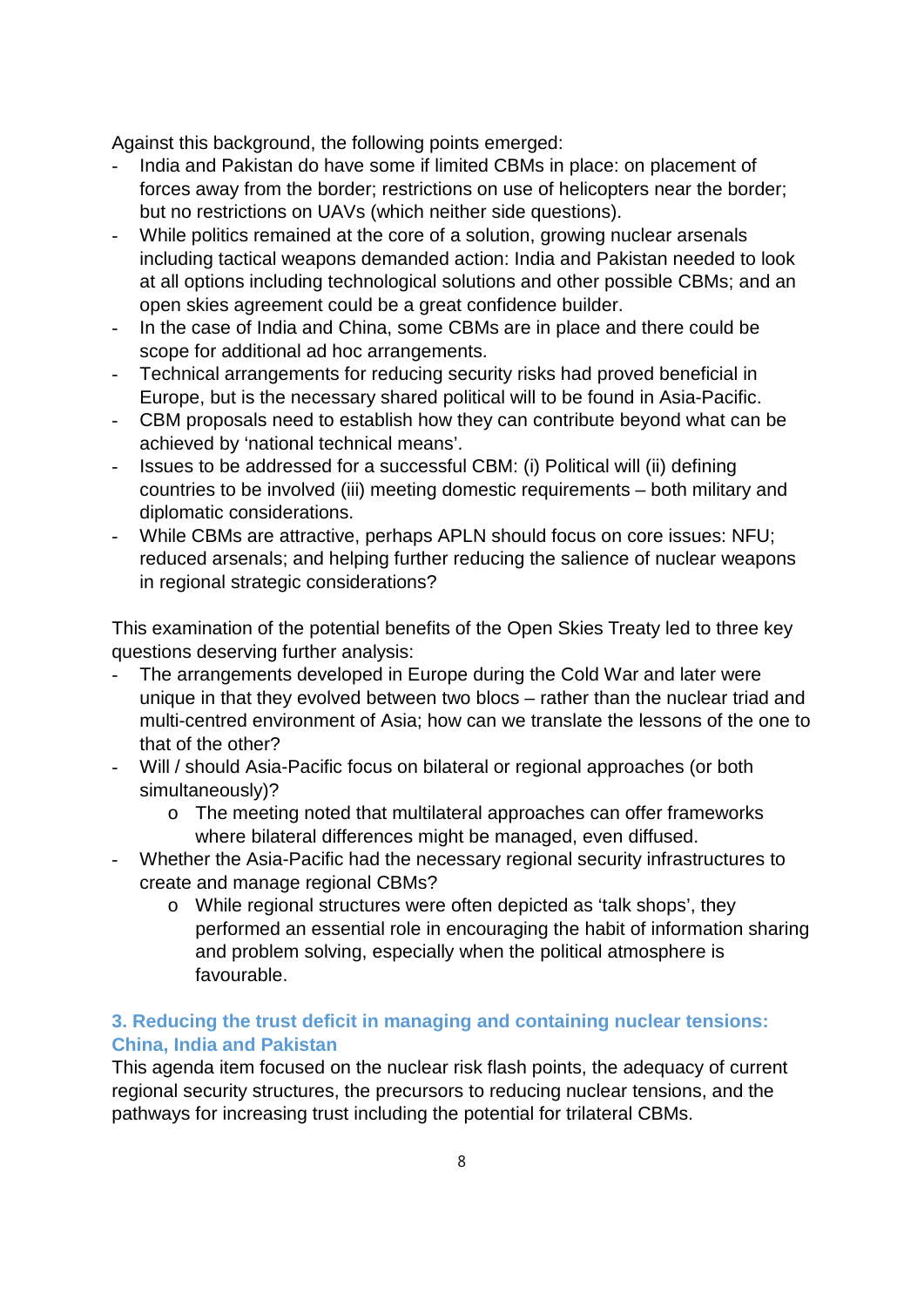On the current state of regional relations:

- India's relations with Pakistan are a low point with no movement in 2016 due to terrorist activity designed to prevent normalisation.
- The new element of India's recent 'surgical strikes' is that they have been made public; Pakistan's denial of the strikes enabled it to deflect the issue of a response (noting the problem of finding a comparable target for a response).
- While at the last elections Pakistan had voted for better relations with India, public opinion had since swung the other way.
- On the other hand India's relations with China had been marked by a steady improvement of the level of trust, despite dips: the boundary review has stalled but taken on additional border control issues which sustains the dialogue.
- However, India was irritated by the China Pakistan Economic Corridor, a major pilot project of China's One Belt and One Road Initiative; and by China's continued resistance to India's joining the Nuclear Suppliers Group (it was argued that India's non-proliferation record was superior to that of Pakistan), particularly after the issue was raised at head of government level.

While the states with nuclear weapons are at centre stage when it comes to managing and eliminating nuclear threats, the meeting considered the impacts of these tensions on the non-nuclear neighbours and the potential for those neighbours to help contain and eliminate nuclear threats including through more empowering regional organisations. It was concluded that the current regional structures are not up to the job. The South Asian Association for Regional Cooperation (SAARC), an economic and political organization of eight countries in Southern Asia, was not able to address sensitive security issues. For the broader region, the only security dialogue mechanism available was the ASEAN Regional Forum. Whereas ASEAN itself has matured into a valuable regional arrangement, the ARF has yet to progress beyond the most basic elements of a regional security dialogue.

For this reason, track-2 mechanisms and academic exchanges could play a role though their value was not universally appreciated in Asia-Pacific. While there is a military hotline between India and Pakistan, and arrangements for exchanges between border commanders, there is no high level mechanism for military dialogue between the two countries. Against this background, the track-2 exchanges between former military chiefs do have some usefulness. And in the past, track-2 exchanges between young technical experts from Pakistan and India had had a lasting impact, aided by commonality of language. But track-2 arrangements have not always been encouraged: for example, conservative elements in India have been sceptical of such dialogues, and visa requirements are a barrier.

In North Asia, track-1.5/2 and academic exchanges have demonstrated their utility fostering better understanding of policies and processes. One example: track-2 has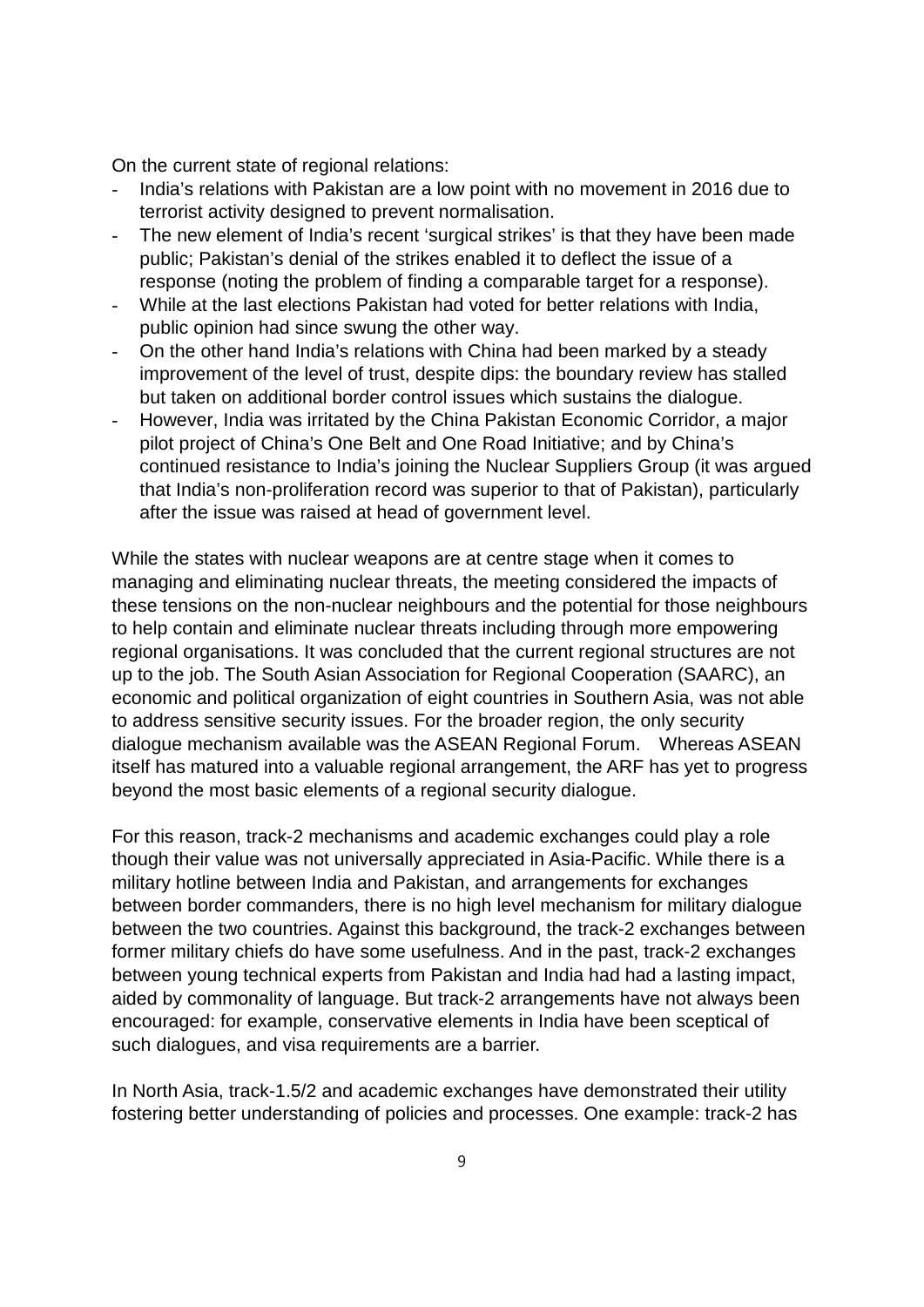been used to developing common understandings of strategic concepts and terms, thereby helping avoid misunderstandings between regional officials. Further, track-2 dialogues have helped launch regional exchanges on new security issues, for example on cyber and space. In the ASEAN context, the ARF has been supported over decades by the Council for Security Cooperation Asia Pacific (CSCSAP), particularly by its study group on nuclear non-proliferation and disarmament.

Stark differences were observed in the state of regional people to people relations. India-China relations have been dominantly government to government; whereas India and Pakistan share close historical people to people links – though it was noted that generational change might weaken those links, and there is dwindling interest amongst students in cross-border academic studies. Cross border cultural relations could be enriched by initiatives such as the recently opened Partition Museum in Amritsar. Over decades of close cooperation, Pakistan and China appear to have developed a people to people resonance. It was suggested that people to people links should be cultivated as ballast to regional stability. More broadly it was noted that many countries on the region have developed deep links of strategic significance outside the region, by design or otherwise, through migration and through travel for education abroad.

Economic interactions are important for forging shared interests. The lack of business opportunities in Pakistan was cited as a significant deficit in the relationship. Media also deserved monitoring for their capacity to reduce governments' freedom of movement, and for their ability to fan national antipathies. Traditionally in South Asia, governments lead the media on security matters: indeed in some cases internal agencies were using media (including social media) to shape opinion; but the reverse is now also to be observed.

In summing up:

- Clearly the region suffers from trust deficits in key relations.
- Whereas in the cold war the US and the Soviet Union developed channels for dialogue and CBMs out of an interest in survival, these models have yet to find fertile ground in Asia-Pacific.
- It is vital to develop channels for cooperation (Asia-Pacific has one successful model in ASEAN).
- And we should encourage all other means available: track-2 and academic exchanges; people to people links; commercial interactions; and cultural activities.

#### **APLN Next steps …**

The discussion was substantive and frank: but the goodwill could not disguise the fact that the regional nuclear threats outlook is not encouraging. Uncertainty over the directions that will be taken by the new US Presidency, the continued failure of the international disarmament machinery, and the challenges of the Iran deal and even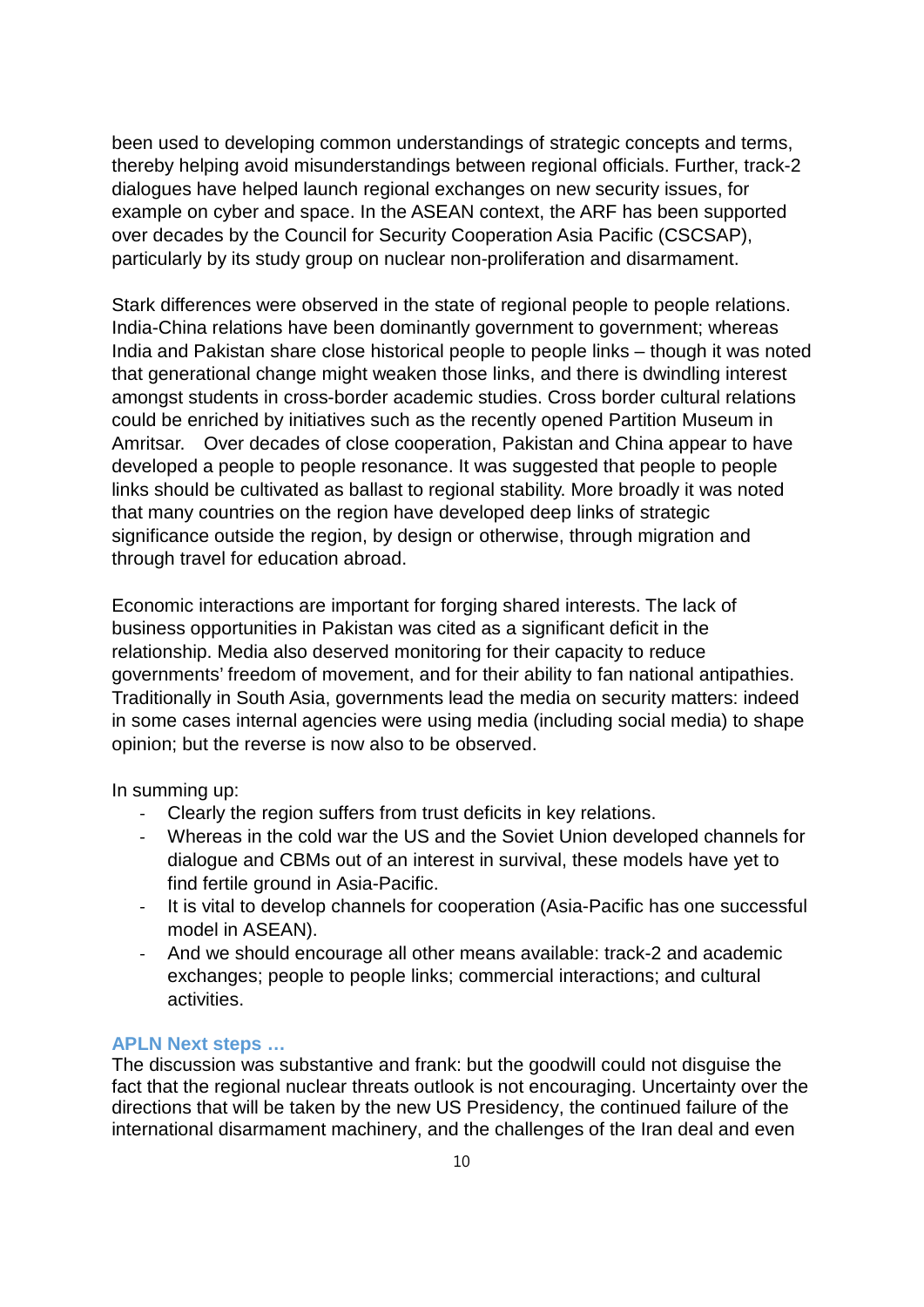more problematic the DPRK's defiance of the will of the region (and the broader international community) make the APLN mission as important and urgent as ever.

Accordingly APLN would continue to have an important role. The Network would continue to grow through recruitment of further committed opinion leaders. Members were invited to keep up the high level of activism which is being recorded on the APLN website. Members were also invited to suggest priority issues for the expanding range of topical Policy Briefs, and to foster interaction with regional partners including co-publishing arrangements where this is permitted, such as enjoyed with '*Global Asia*', the journal of the East Asia Foundation in Seoul.

The tempo of APLN meetings should be maintained:

- The Annual APLN meeting would again be convened in May in Jeju (ROK) in association with the East Asia Foundation and the Jeju Forum for Peace and Prosperity.
- A North Asia regional meeting scheduled for Ulan Bator in June.
- A further 'Triad Dialogue' involving China, India, Pakistan and other South Asian countries might be convened later this year (possibly October or November) – themes might include maritime issues and the strategic challenges posed by tactical nuclear weapons.
- A sequel to the December 2016 South East Asia meeting is in planning.
- Additionally, this year in March in Kuala Lumpur, the APLN will host a meeting of new members of the Network to promote avenues of engagement and awareness raising.

In closing the meeting, the APLN recorded its gratitude to the Observer Research Foundation for its hospitality and support.

*Report prepared by APLN Director of Research, John Tilemann*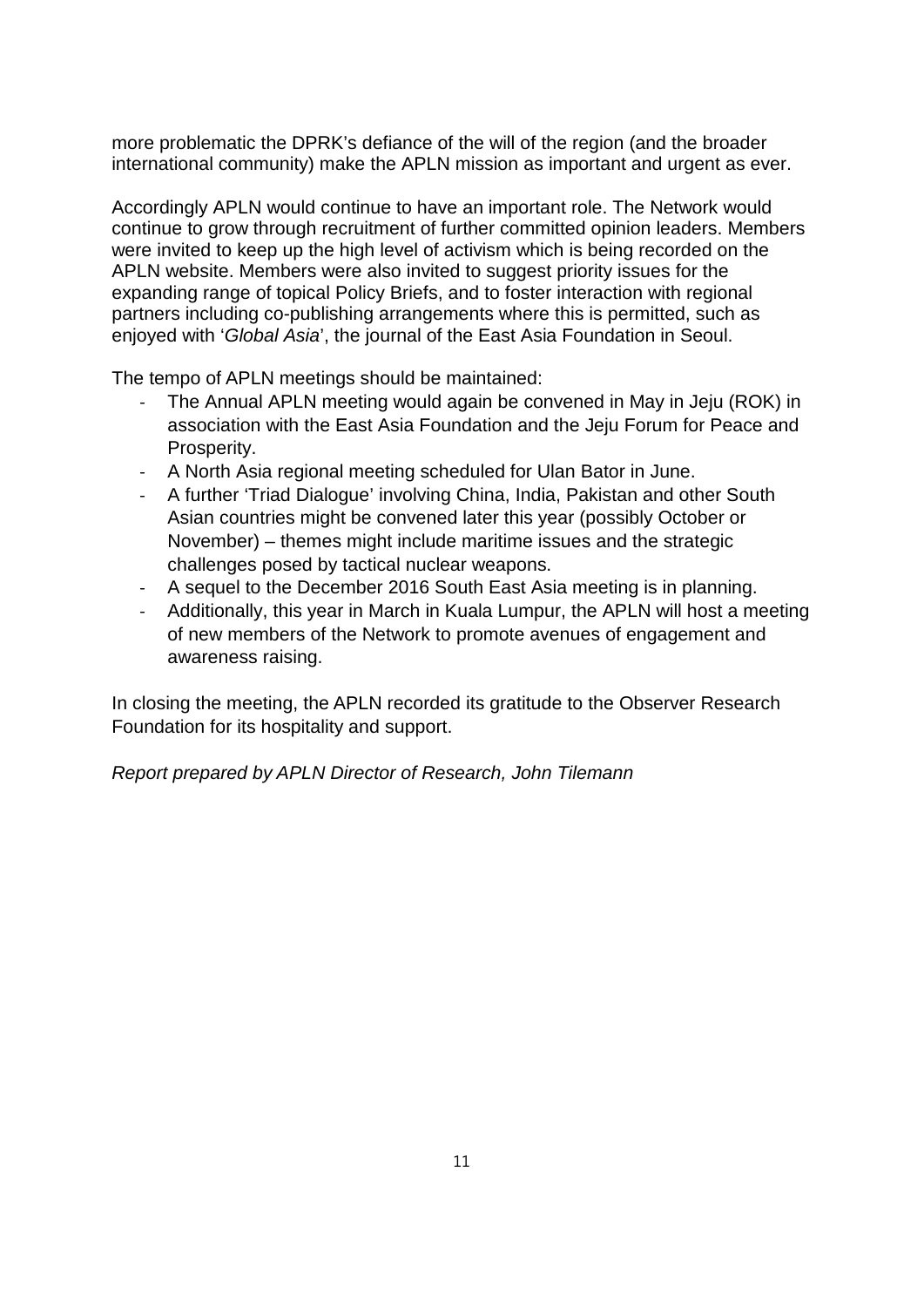# **Appendix I: Program**

Welcome remarks by:

APLN Co-convenor Ramesh Thakur and

Hyung Taek Hong representing Co-convenor Chung-in Moon

Rakesh Sood, Distinguished Fellow, ORF, host

- Outline of administrative and organisational matters
- Outline of the agenda and program

#### **Session 1 Regional perspectives on and priorities for the 2017 conferences on a nuclear weapons ban treaty**

- normative impact
- practical utility
- relationship to the NPT

Chair: Ramesh Thakur

Introductory remarks

- Shen Dingli
- Jayantha Dhanapala
- R. Rajaraman

## **Session 2 A regional Open Skies agreement/treaty**

- description of existing treaty
- technical requirements
- management issues

Chair: Ramesh Thakur

Introductory Remarks

- Robin Mossinkoff
- Shashi Tyagi
- Pervez Hoodbhoy
- Fan Jishe

## **Session 3 Reducing the trust deficit in managing and containing nuclear tensions: China, India and Pakistan**

- current nuclear risk flash points
- the adequacy of current regional security structures
- precursors to reducing nuclear tensions and increasing trust
- potential for trilateral CBMs

Chair: Ramesh Thakur

Introductory Remarks

- HMGS Palihakkara
- Siddharth Varadarajan
- Fan Jishe

## **Session 4 Conclusions and recommendations**

Chair: Ramesh Thakur

suggested follow up action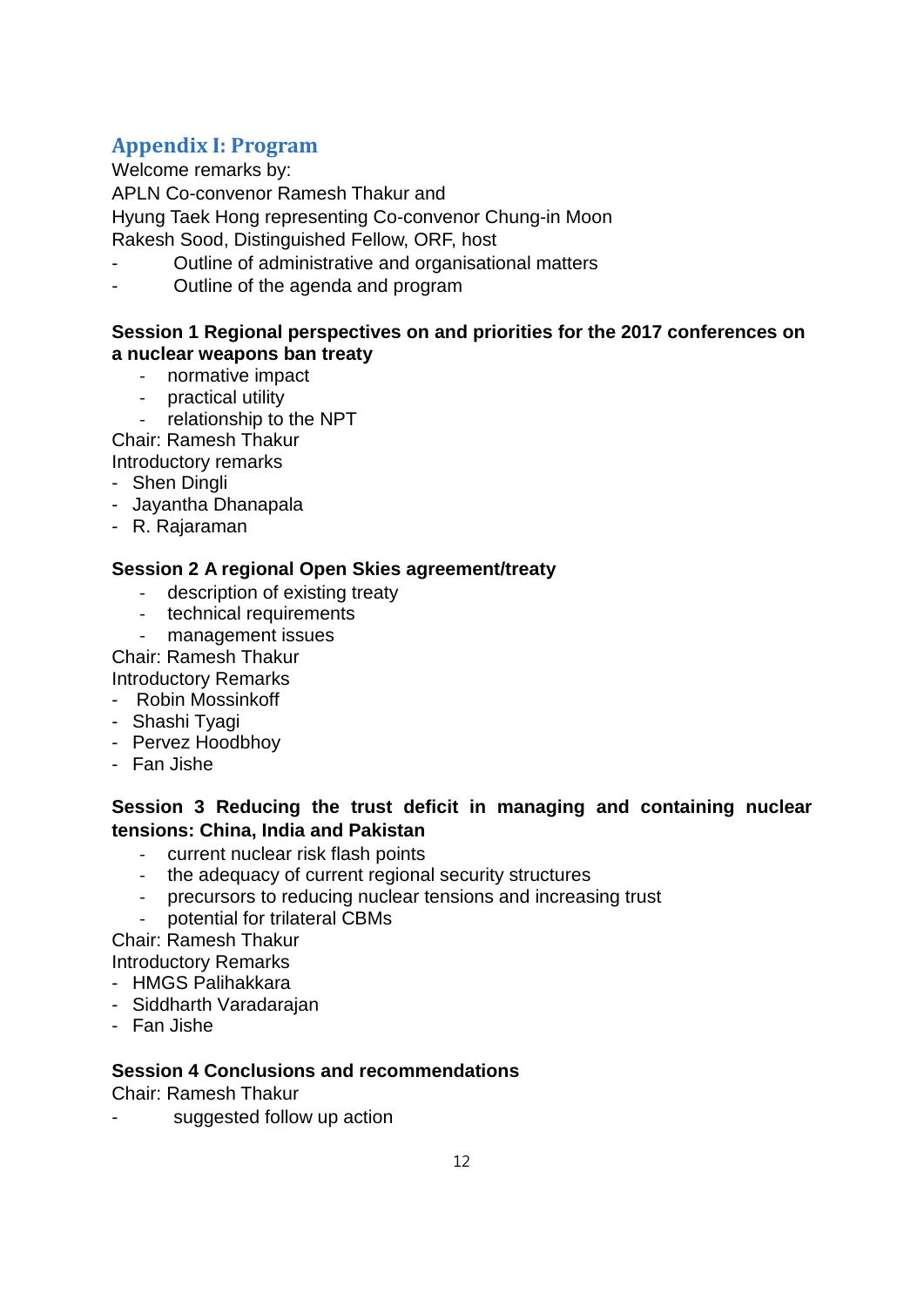priorities for next sub-regional meeting: dates; themes; partner/venue

## **Appendix II: Participants**

#### **Invited guests**

Robin Mossinkoff (Head FSC Support Section, Conflict Prevention Centre/FSC Support Section, OSCE)

Hyung Taek Hong (Head of APLN Secretariat, R.O.K.)

#### **APLN members**

#### Australia

Ramesh Thakur (Co-Convenor) John Tilemann (Director of Research, APLN)

China

Shen Dingli (Associate Dean, Institute of International Studies, Fudan University)

Fan Jishe (Deputy Director, Center for Arms Control and Non-proliferation Studies, CASS)

India

Rakesh Sood (former Ambassador to Conference on Disarmament) R. Rajaraman (Emeritus Professor of Physics at Jawaharlal Nehru University) Siddharth Varadarajan (Founding Editor, The Wire)

Shashi Tyagi (former Chief of the Indian Air Force)

Pakistan

Pervez Hoodbhoy (Professor of Nuclear and High-Energy Physics, Quaid-e-Azam University)

#### Sri Lanka

Jayantha Dhanapala (President, Pugwash Conference on Science and World Affairs)

HMGS Palihakkara (former Foreign Secretary and former Ambassador and Permanent Representative to the UN in Geneva and subsequently New York)